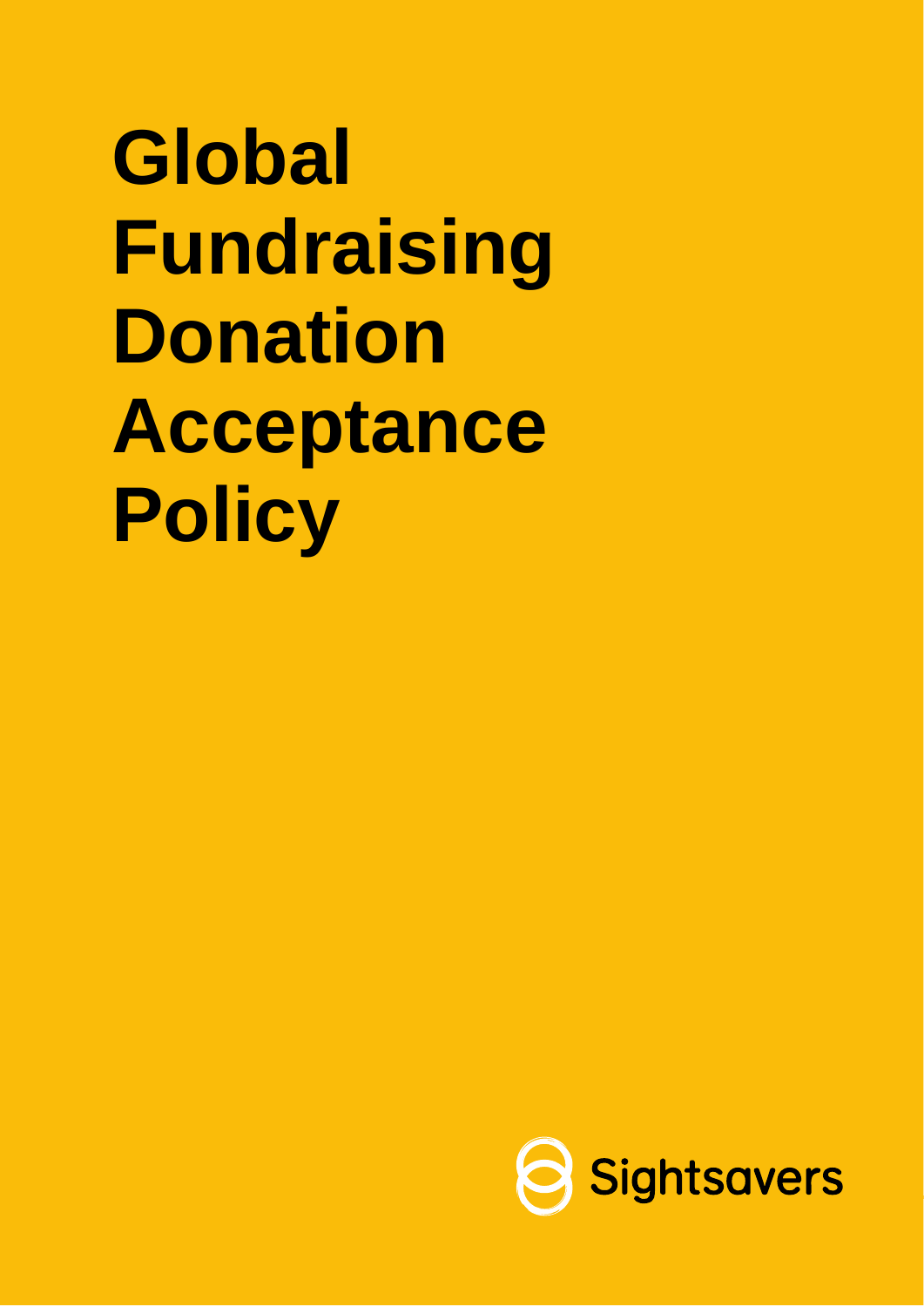# **Contents**



. . . . . . . . . . . . . . . . .

. . . . . . . . .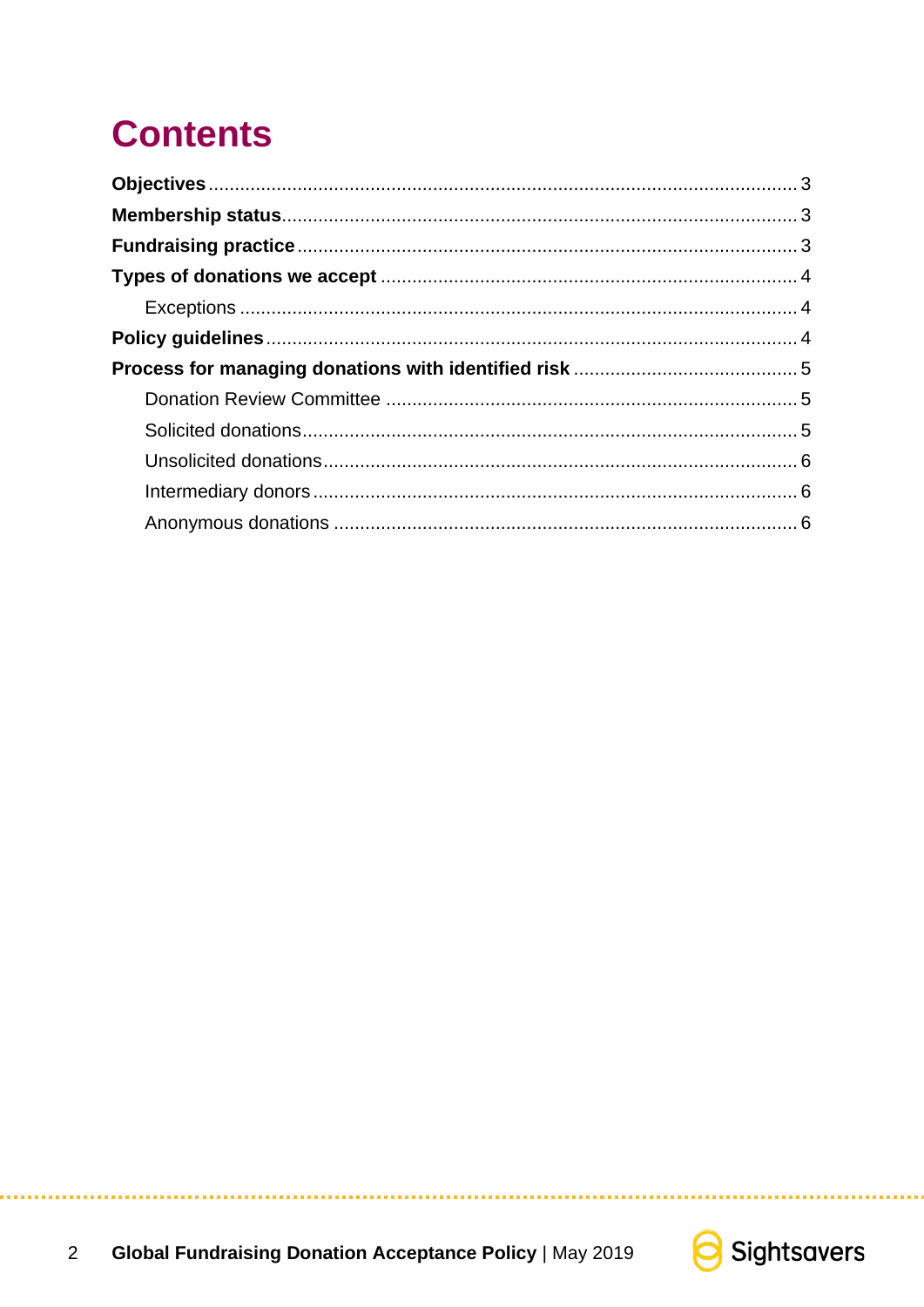# <span id="page-2-0"></span>**Objectives**

The objectives of this policy are to:

- Provide guidance and clarity for staff, trustees and other volunteers
- Ensure compliance with the law and Charity Commission guidance
- Protect the reputation of Sightsavers
- Clarify who has authority to take decisions in regard to donation acceptance
- Ensure decisions are consistent and based on the needs of the organisation.

### <span id="page-2-1"></span>**Membership status**

We are members of the appropriate regulatory bodies in all the countries we fundraise in and abide by the relevant fundraising codes in all of our activities. These memberships include:

- **UK:** Fundraising Regulator, Direct Marketing Association (DMA).
- **Ireland:** Dóchas, Fundraising Ireland, Irish Charities Tax Reform Group (ICTR), Charities Regulation Authority.
- **Sweden:** Svensk Insamlingskontroll (90 Konto), Frivilligorganisationernas Insamlingsrad (FRII). These are the equivalent of the UK Charity Commission and Institute of Fundraising.
- **Norway:** Innsamlingskontrollen I Norge.
- **Italy:** There are no regulatory fundraising bodies.
- **India:** Bombay Public Trust Act, Credibility Alliance (a charity consortium committed to enhancing accountability and transparency).
- **US:** There are no regulatory fundraising bodies. Compliance is required via the Internal Revenue Service, which we abide by.

### <span id="page-2-2"></span>**Fundraising practice**

- We don't share or sell supporter data.
- We don't make cold telephone calls to members of the public (e.g. people not on our database). In the UK we won't contact anyone registered with the Telephone Preference Service, unless we have their permission to do so. In India we don't call people who have opted for the 'Do Not Disturb' option and across our other territories we use similar local lists where they exist.
- We follow European law regarding data protection, including only emailing people when we have express permission and giving opportunity for donors to opt out of mailings. In India, where data protection law is less robust, we follow industry best practice.
- We follow donors' instructions on when and how we contact them.
- We monitor our call centres and our suppliers to make sure that they uphold our high standards and are members of the relevant associations in markets where they exist.
- We follow the provisions set out in the UK Fundraising Regulator codes of practice with regards to dealing with vulnerable people, and follow similar approaches in other countries.

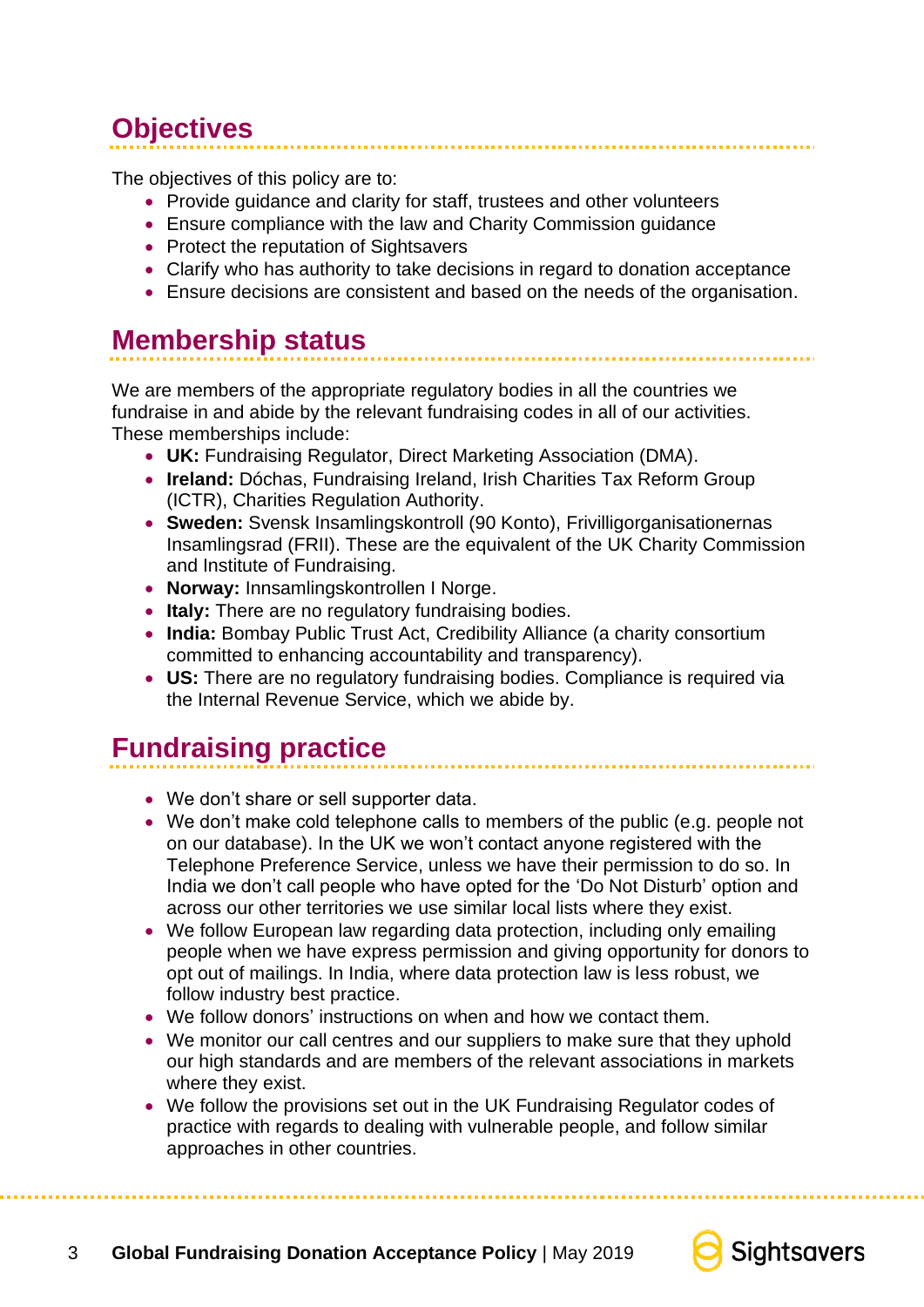• We may communicate with donors about cause-related marketing campaigns with corporate partners, but we do not endorse or approve any products or services to donors or beneficiaries.

### <span id="page-3-0"></span>**Types of donations we accept**

Donations will generally be accepted without review up to a value of £10,000 (the value for other currencies is the equivalent value), or as per the fundraising country's norms – for example, in India we are required to get the Permanent Account Number (PAN) for any donations above 10,000 rupees. This includes:

- Cash (cheques, bank transfers, standing orders, direct debits)
- Donations in kind, e.g. property, art
- Stocks and shares (our policy is to sell shares immediately on receipt)
- Legacies
- Pro bono work.

#### <span id="page-3-1"></span>**Exceptions**

We will seek legal advice on certain types of donations, regardless of value, as follows:

- Donations of shares that are subject to restrictions or buy-sell agreements
- Donations requiring Sightsavers to assume financial or other obligations, e.g. as executor of an estate
- Donations of property that may be subject to environmental or other regulatory restrictions.

We will not accept any donation from companies whose business is primarily based on the sale of tobacco products, as there is evidence that smoking can contribute to age-related macular degeneration, and WHO policy about partnerships with tobacco companies would make accepting donations extremely problematic. If an unsolicited donation is offered by a company with investments in tobacco as part of a highly diversified portfolio of businesses, this will be referred to the Donation Review Committee (see below) for assessment.

### <span id="page-3-2"></span>**Policy guidelines**

Our policy covers all donations from third parties and applies in all conditions. Once a donor's contribution exceeds the £10,000 threshold, either in a single donation or cumulatively over 12 months, they become subject to these guidelines.

Donations to charities can, and should, only be rejected in exceptional circumstances and these are outlined below. The only bases on which Sightsavers will refuse a donation are:

**1.** That it would be unlawful to accept it (e.g. the organisation knows that the donation comprises the proceeds of crime).

**2.** That accepting the donation would be detrimental to the achievement of the purposes of the organisation, as set out in its charter. Such anticipated detriment has

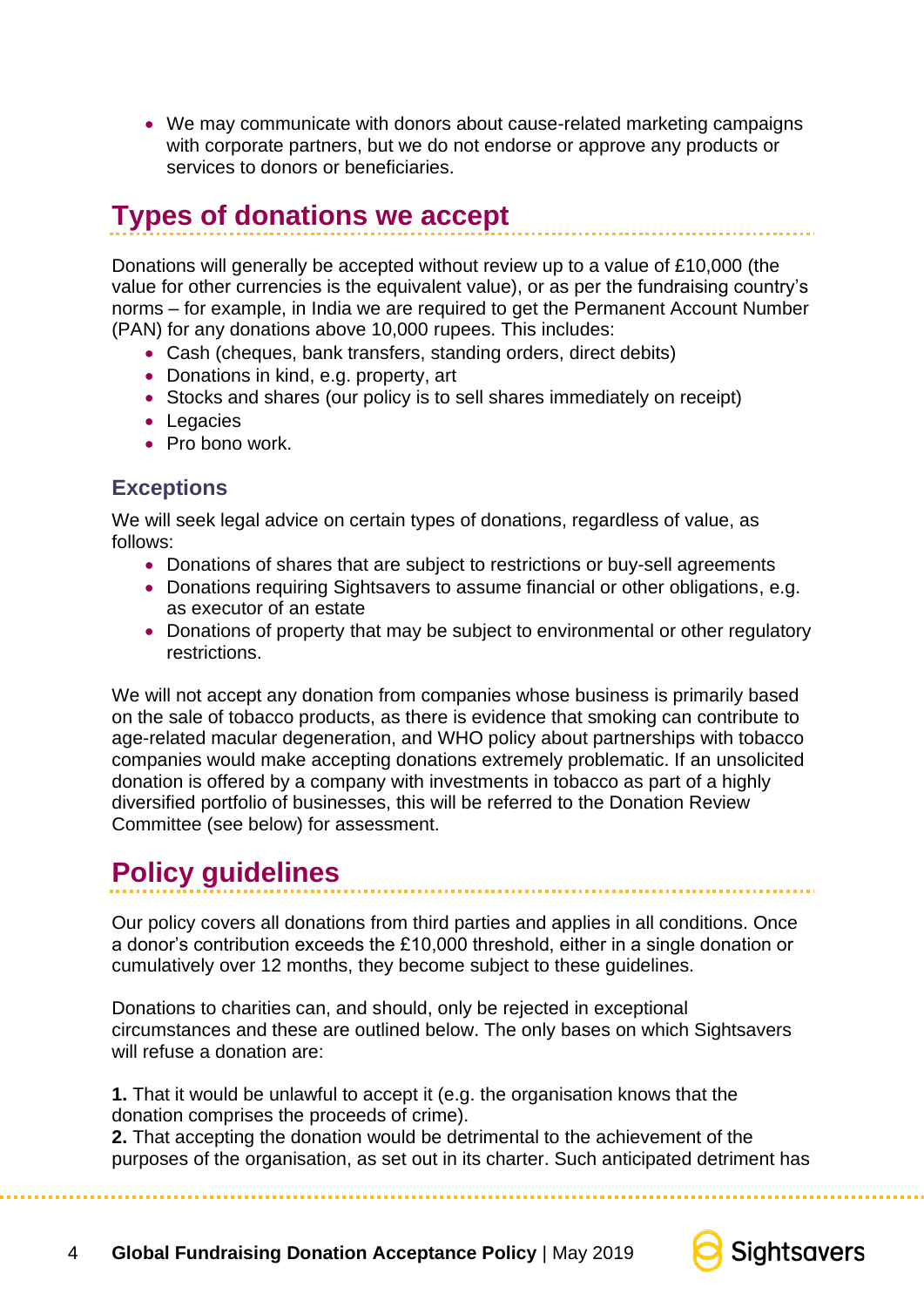to be set against the benefit of having the funds from the donor, which enable the organisation to pursue its purposes. Detrimental factors include:

- Contrary to mission: acceptance of the donation negatively affects the mission of Sightsavers.
- Reputational risk: acceptance of the donation damages Sightsavers' reputation and credibility in a significant way, or leads to inability to work within a particularly country or region.
- Incompatibility: the intent of the donor and Sightsavers' desired use of the donation are incompatible, including unreasonable conditions being imposed upon Sightsavers (e.g. requirement to work with a specific partner, or to fund work in which Sightsavers does not wish to engage).
- Form of donation: the donation is offered in a form that Sightsavers cannot use without incurring substantial expense or difficulty.
- Effect on future giving: acceptance of the donation leads to the loss of current donors/supporters or discourages future donations from other donors, to an extent where such loss exceeds the value of the donation in question.

# <span id="page-4-0"></span>**Process for managing donations with identified risk**

The best way to avoid the situations described above is to have a clear process for actively managing such risks. All decisions to solicit and/or accept potentially controversial donations will be made to go through the following process:

**1)** The management team will refer for assessment the soliciting of donations flagged with 'identified risk' by the prospect research team, and unsolicited donations flagged by fundraisers, to an internal Donation Review Committee (see below for details), in cases where the management team feels that the level of risk may outweigh the benefit of accepting the donation or conversely that turning down the donation may be unusually controversial. Committee members are expected to feed back their decision within four working days. All decisionmaking discussions can be completed via email and a majority decision will rule, excepting circumstances where both trustee members are in the minority, in which case the donation will be referred to the Board of Trustees for decision.

**2)** Solicited or unsolicited donations of £100,000 or more, which a majority of the committee feels warrant further discussion, will be presented to the Trustees.

### <span id="page-4-1"></span>**Donation Review Committee**

The committee comprises at least two trustees, relevant director(s) representing Fundraising, Programmes and Institutional Fundraising, and the Director of News. The committee will form an odd number to make sure majority rule is possible, subject to the point in 1) above.

### <span id="page-4-2"></span>**Solicited donations**

When actively soliciting donations above £10,000, fundraising staff should ensure that all prospects (whether individuals, corporates, or trusts) have been through a process of due diligence. The initial desk review is undertaken by the Prospect



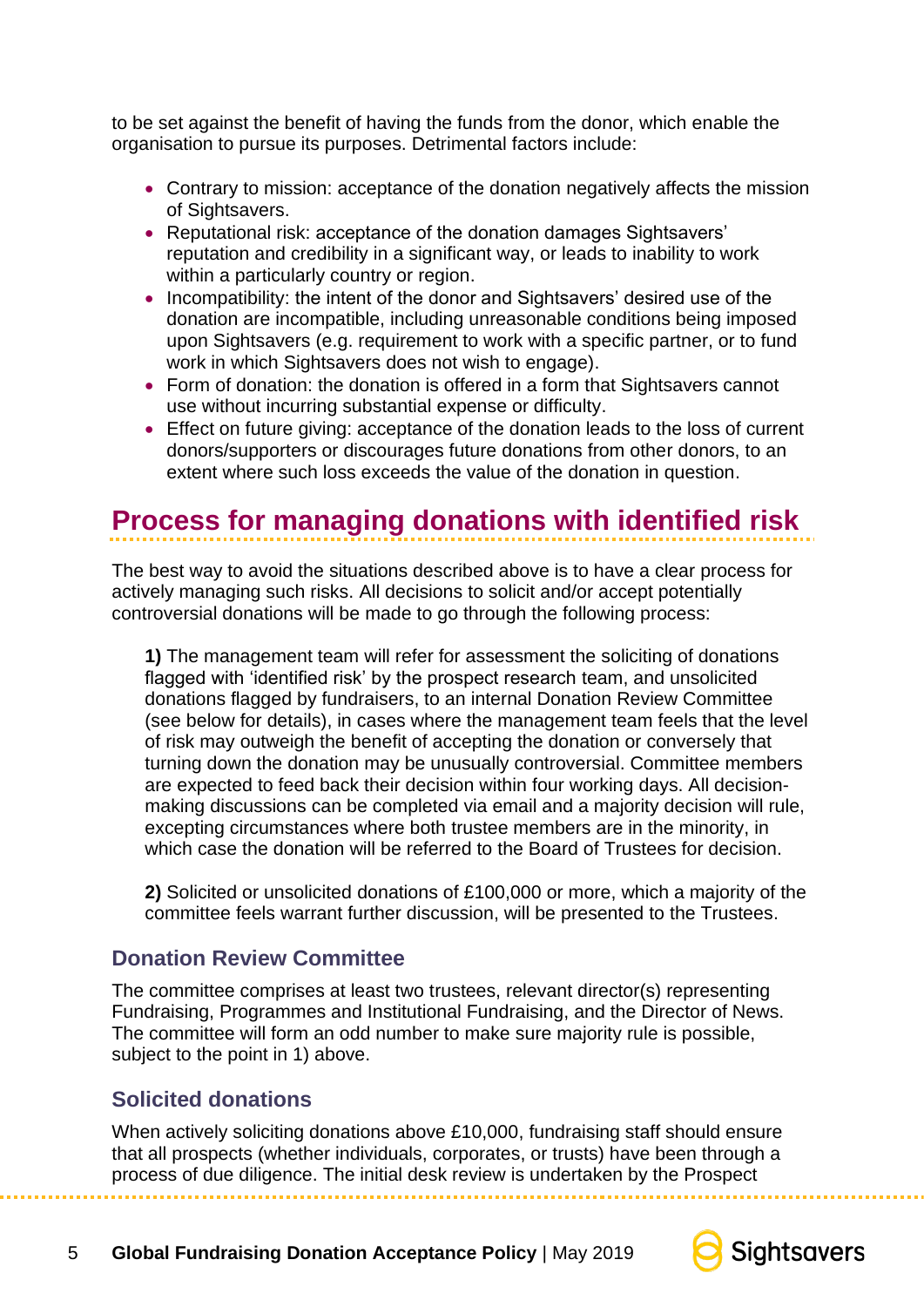Research Manager to establish whether the potential donor carries associated risks (as outlined above), including the risk of corruption and money laundering (see Sightsavers' Anti Fraud and Corruption Policy for additional information).

### <span id="page-5-0"></span>**Unsolicited donations**

If Sightsavers receives an unsolicited donation of more than £10,000, this should be reported immediately to the Director of Major Giving or Director of Institutional Funding as appropriate. These directors will refer what is known of the source to the Prospect Research Manager to conduct due diligence. Process will then follow, as above, with referral to the Donation Review Committee if a risk is identified.

#### <span id="page-5-1"></span>**Intermediary donors**

This policy acknowledges the intermediary donor as the main donor in this circumstance. Examples here are the likes of Geneva Fund, End Fund or GiveWell Foundation, which manage and distribute donations through their organisations to partner organisations, and perform due diligence on our behalf. We therefore rely on their due diligence processes for the sourcing of funds they distribute to Sightsavers.

#### <span id="page-5-2"></span>**Anonymous donations**

All donations of £25,000 or higher received from UK donors who are anonymous must be reported to the Charity Commission.

This policy will be reviewed every two years by the Trustees.